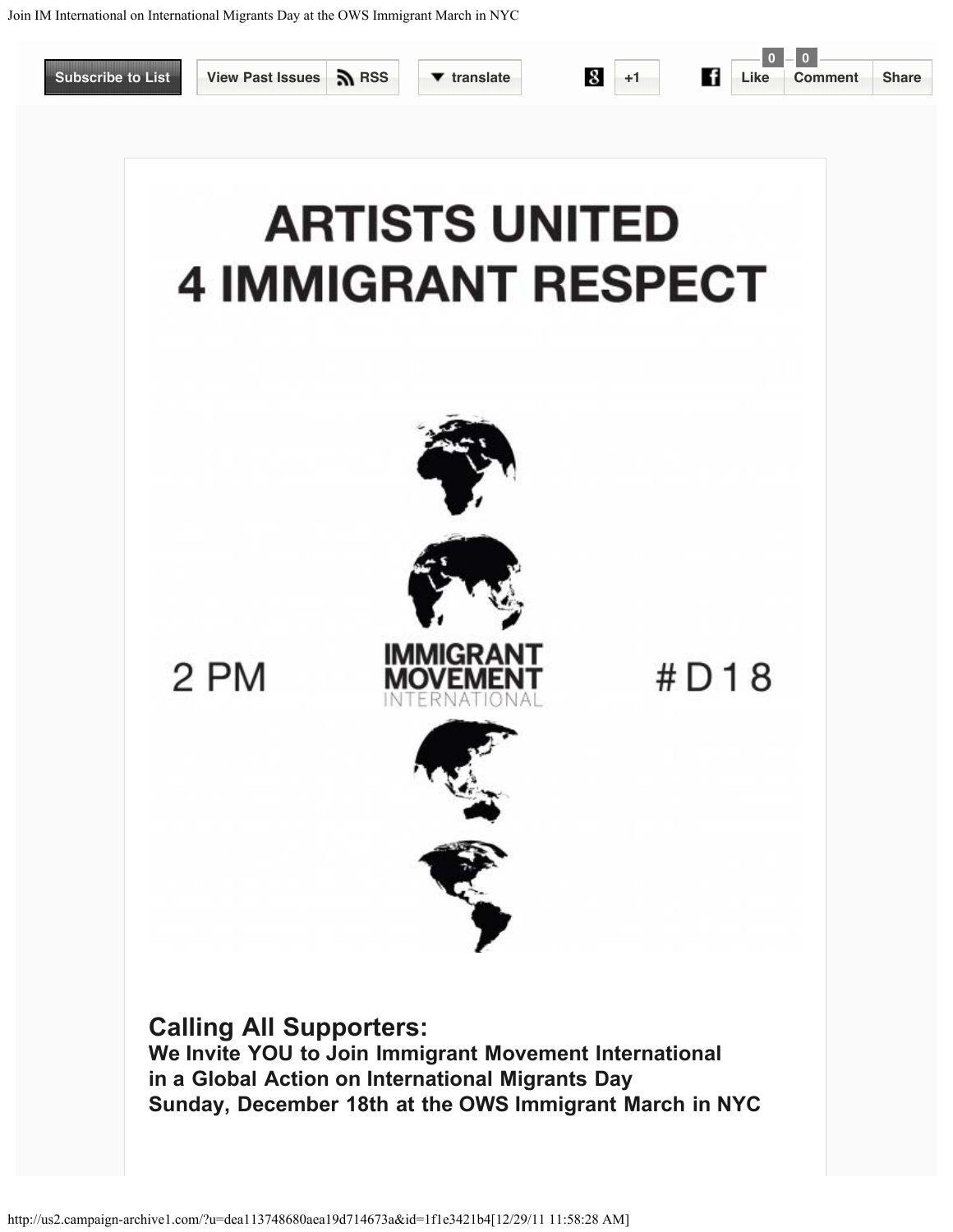In recognition of International Migrants Day on December 18th, artists, cultural producers, members of local communities and supporters will come together in New York City for a rally and march for immigrant rights in solidarity with the Occupy Wall Street movement. **[Immigrant Movement International](http://www.immigrant-movement.us/)** will march and read aloud the IM International **[Migrant Manifesto](http://immigrant-movement.us/migrant-manifesto/)**, a declaration of 10 principles re-conceptualizing the 21<sup>st</sup> century immigrant condition that was recently presented to the public for the first time at the United Nations Student Conference on Human Rights.

Leading up to the march, IM International put forth an open call for global participants to stage an action on December 18 at 2pm local time in recognition of immigrant respect. In order to represent and highlight the 150+ compelling actions that various participants have planned throughout the world, IM International will feature each participant's name and location on a sign to be held by one person in the march. Each marcher will be assigned a specific global project to represent throughout the day and will therefore play a significant role in this historic event.

If you are able to join me, Tania Bruguera, and IM International on December 18, please RSVP to **[united@immigrant-movement.us](mailto:united@immigrant-movement.us?subject=D18%20MARCH)** with "**D18 MARCH**" in the subject line so that you can be matched with an international project.

For more information and complete descriptions of the global actions set to take place on December 18, visit: [immigrant-movement.us/december18/](http://immigrant-movement.us/december18/)

Follow the December 18 actions and join the conversation on Twitter using the hashtag **#D18**.

## **DECEMBER 18 INFORMATION AND SCHEDULE:**

What: December 18<sup>th</sup> – 'Immigrants Occupy' Rally and March for International Migrants Day

**Who:** Immigrant Movement International and OWS Immigrant Workers Justice Group

**For Whom:** Artists, Activists, and Supporters of immigrant respect

## **Where and When:**

Sunday, December 18:

- 1:30pm "Immigrant Occupy" Rally begins in Foley Square
- 2:00pm Participants, volunteers, and public join IM International at southeast corner of Worth and Lafayette
- 2:15pm Reading of Migrant Manifesto
- 2:30pm Signs are handed out to participants, then join rally
- 3:00pm March to Zuccotti Park
- 3:30pm March enters Zuccotti Park
- 4:00pm General Assembly at Zuccotti Park
- 6:00pm General Assembly concludes